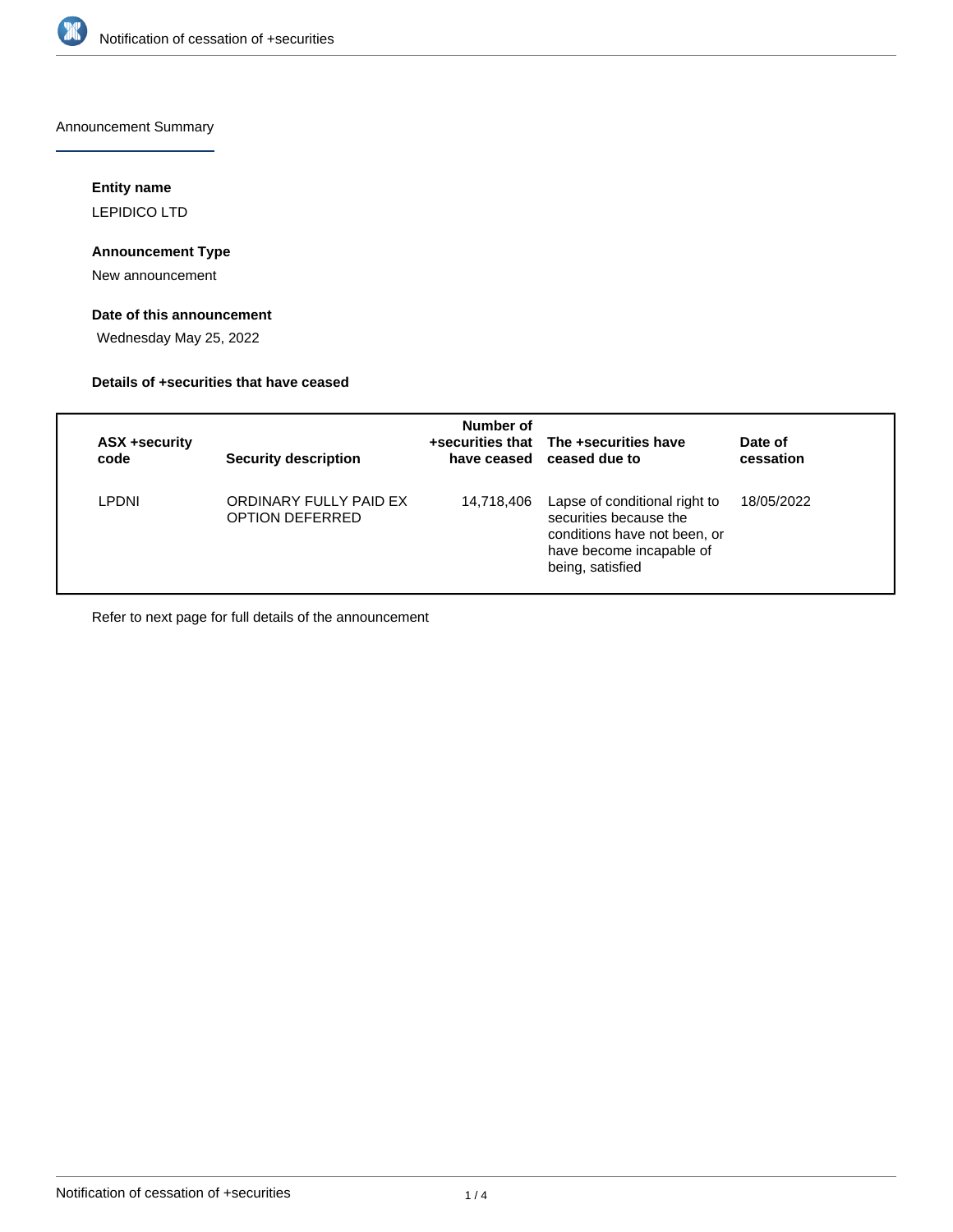

Part 1 - Announcement Details

# **1.1 Name of +Entity**

LEPIDICO LTD

We (the entity named above) provide the following information about our issued capital.

**1.2 Registered Number Type** ABN

**Registration Number** 99008894442

**1.3 ASX issuer code** LPD

**1.4 The announcement is** New announcement

# **1.5 Date of this announcement**

25/5/2022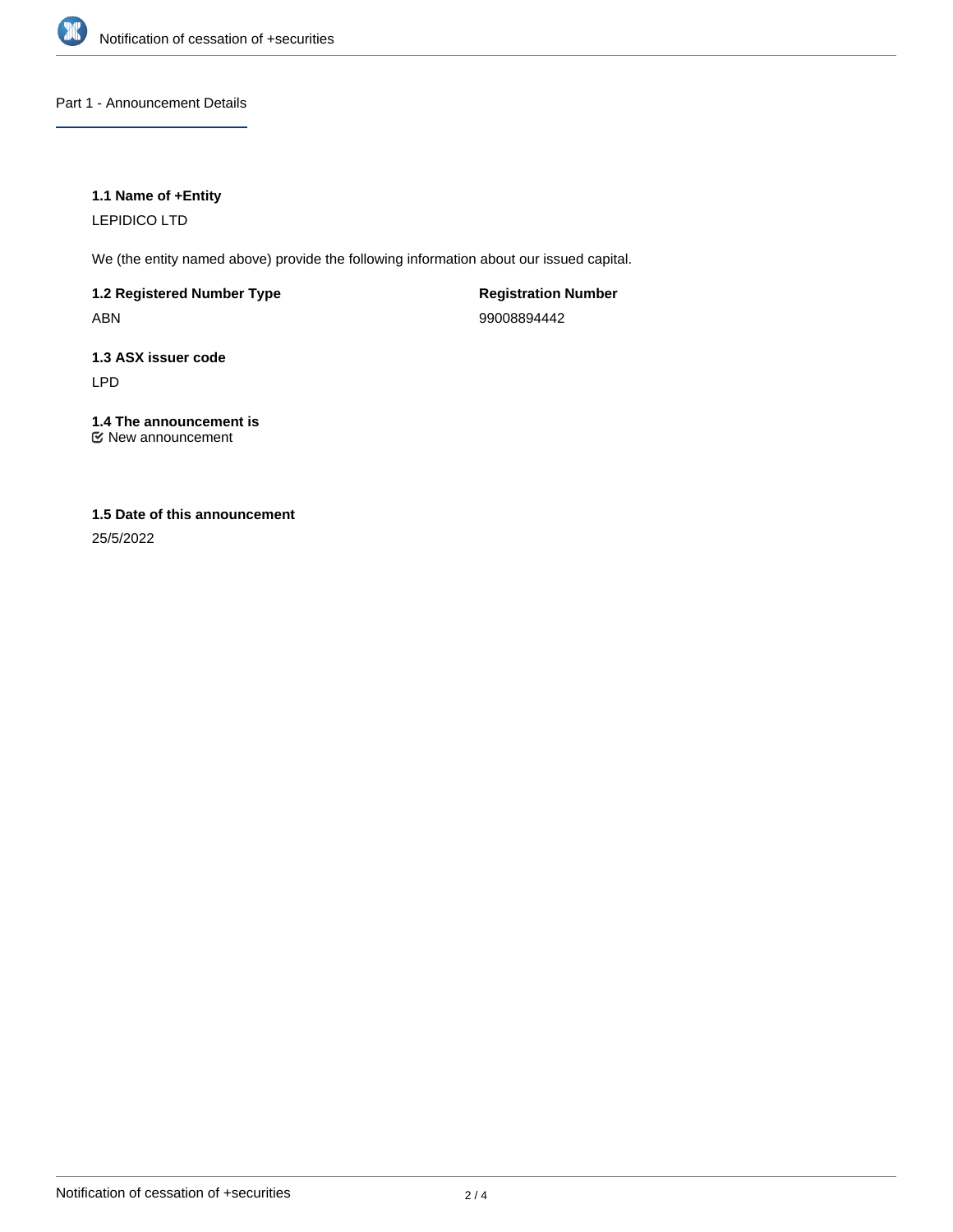

#### Part 2 - Details of +equity securities or +debt securities that have ceased

#### **ASX +Security Code and Description**

LPDNI : ORDINARY FULLY PAID EX OPTION DEFERRED

#### **Quoted +equity securities or +debt securities that have ceased**

#### **Number of securities that have ceased**

14,718,406

#### **Reason for cessation**

Lapse of conditional right to securities because the conditions have not been, or have become incapable of being, satisfied

#### **Date of cessation**

**Is the entity paying any consideration for the cessation?** No

18/5/2022

#### **Any other information the entity wishes to notify to ASX about the cessation?**

Representing LPDOC securities not exercised and lapsing in accordance with their terms and conditions as per LPD ASX announcement dated 23/5/22.